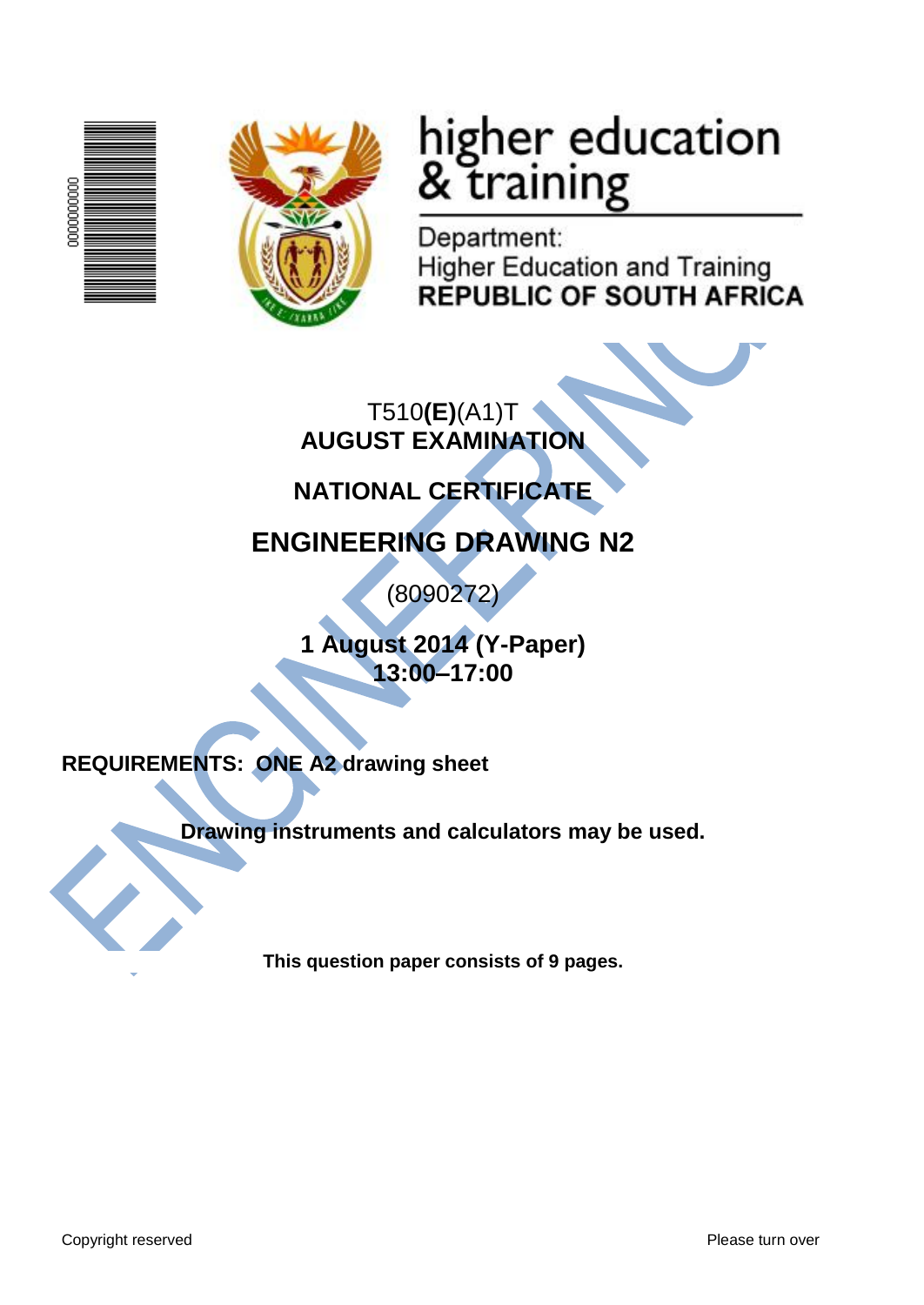## **DEPARTMENT OF HIGHER EDUCATION AND TRAINING REPUBLIC OF SOUTH AFRICA**

NATIONAL CERTIFICATE ENGINEERING DRAWING N2 TIME: 4 HOURS MARKS: 100

#### **INSTRUCTIONS AND INFORMATION**

- 1. Answer ALL the questions.
- 2. Read ALL the questions carefully.
- 3. Number the answers according to the numbering system used in this question paper.
- 4. Marks will be deducted for untidy work.
- 5. ALL drawings must be done neatly using drawing instruments.
- 6. ALL drawings must conform to the latest SANS 10111 Codes of Practice.
- 7. ALL work you do not want to be marked must be clearly crossed out.
- 8. Write neatly and clearly and ONLY in pencil.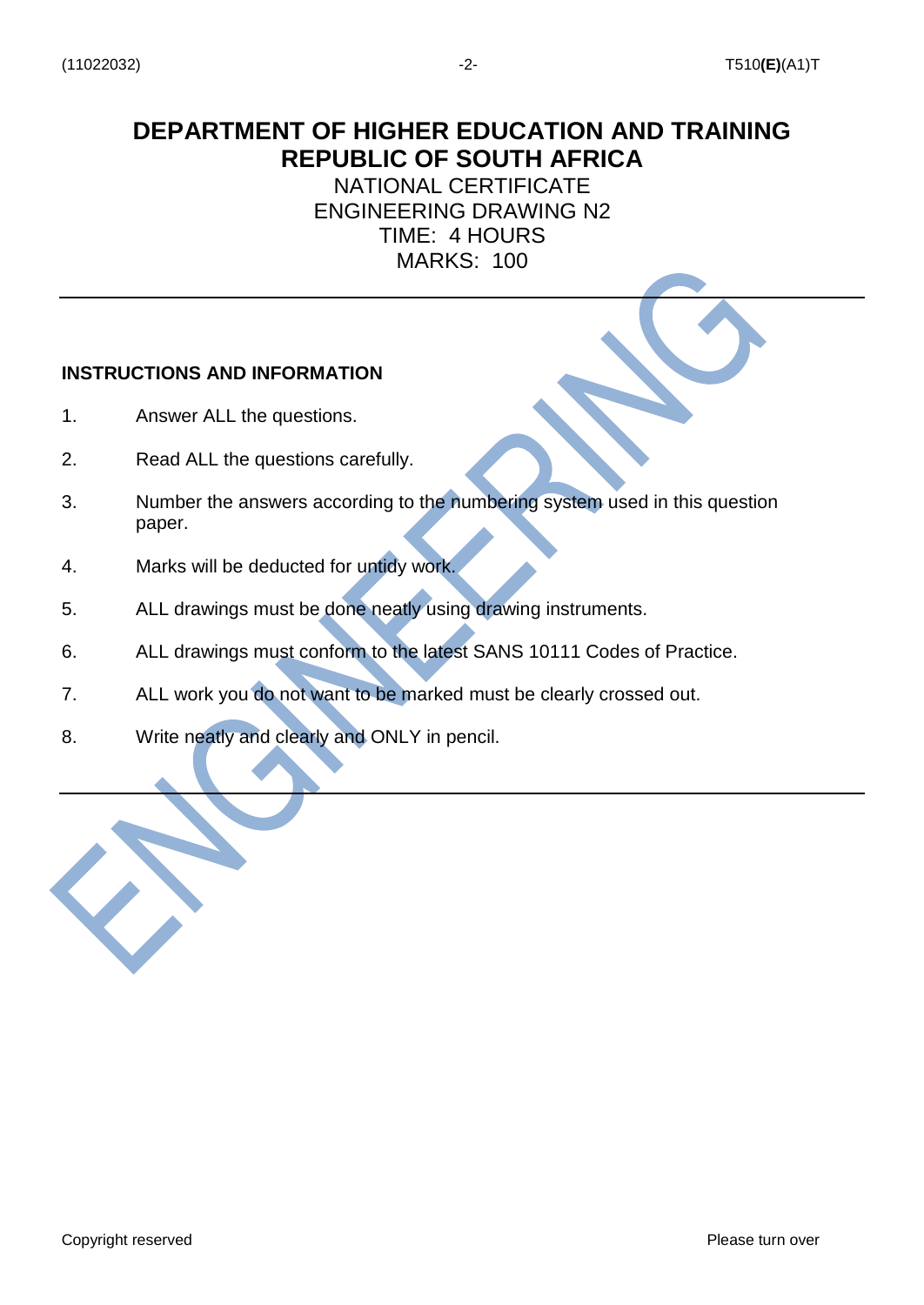**[16]**

**[12]**

#### **QUESTION 1: WELDING COMPUTER-AIDED DRAUGHTING FASTENERS AND FITTINGS**

- 1.1 Give FOUR advantages of using computer-aided draughting programs. (4)
- 1.2 Draw an isometric freehand view of a two-way T-end box and insert a title beneath the view. (5)
- 1.3 Name FOUR types of storage devices used for computer-aided draughting. (4)
- 1.4 Name THREE welding processes. (3)

#### **QUESTION 2: SCREW THREADS**

FIGURE 1 shows a machined spindle.

Draw the given view to scale 1 : 1. Provide the 90 mm shank length with a single-start external right-hand square screw thread with a pitch of 15 mm.

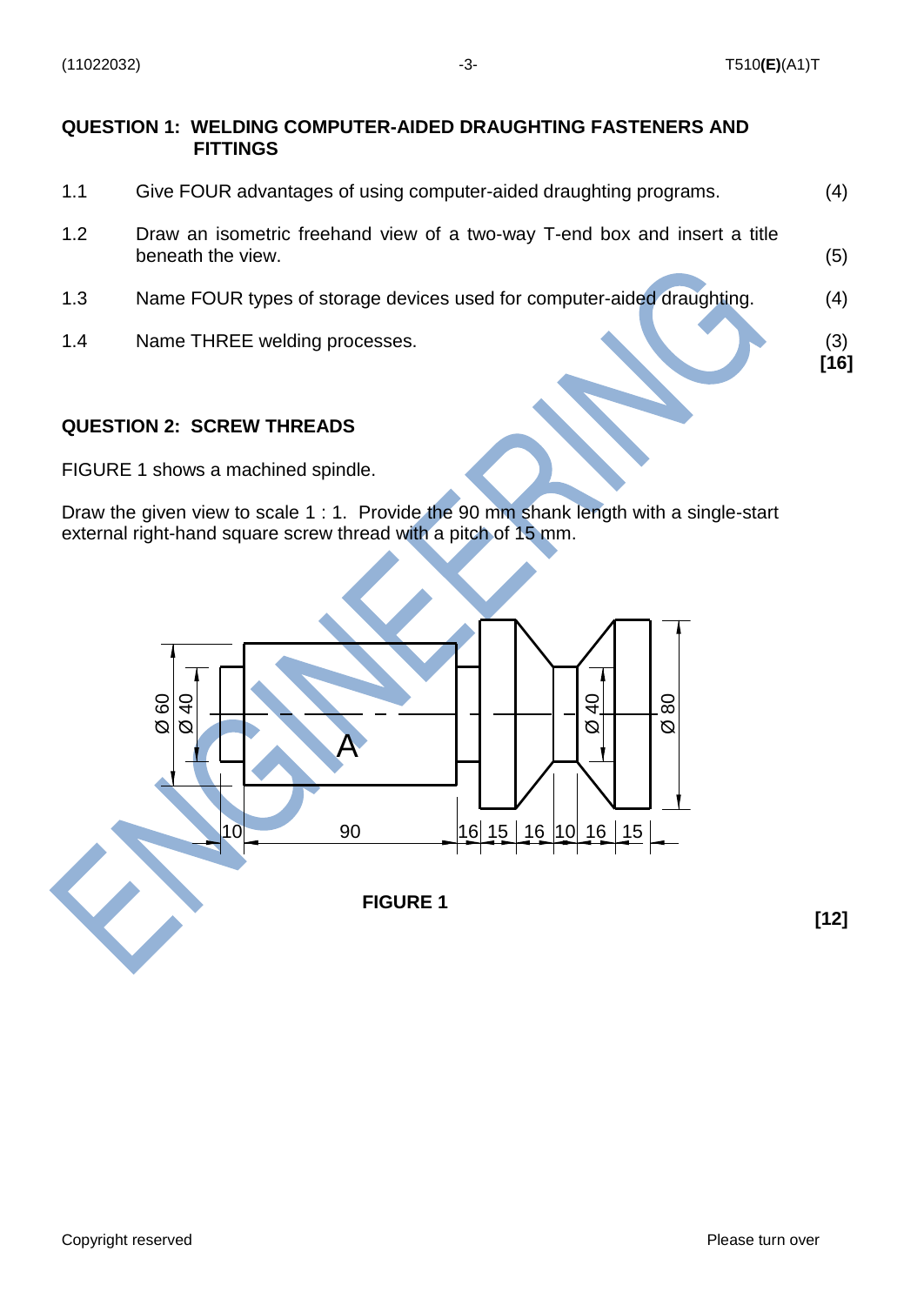### **QUESTION 3: FIRST-ANGLE ORTHOGRAPHIC PROJECTION**

FIGURE 2 shows a half-sectional front view and an outside left view of a pulley and mounting assembly. The TWO M30 hexagonal securing nuts have been omitted.

Draw, to scale 1 : 2 and in first-angle orthographic projection, the following views:

| 3.1 | A full-sectional front view with the two M30 hexagonal securing nuts in<br>position.                      | (13) |
|-----|-----------------------------------------------------------------------------------------------------------|------|
| 3.2 | An outside left view with the M30 hexagonal securing nut in<br>position, no<br>hidden detail is required. | (5)  |
| 3.3 | Show EIGHT dimensions on the left view.                                                                   | (4)  |
| 3.4 | Print the following title and scale centrally beneath the layout:                                         |      |
|     | <b>PULLEY ASSEMBLY</b><br>SCALE $1:2$                                                                     | (2)  |
| 3.5 | Draw the symbol for first-angle orthographic projection beneath the layout.                               | (1)  |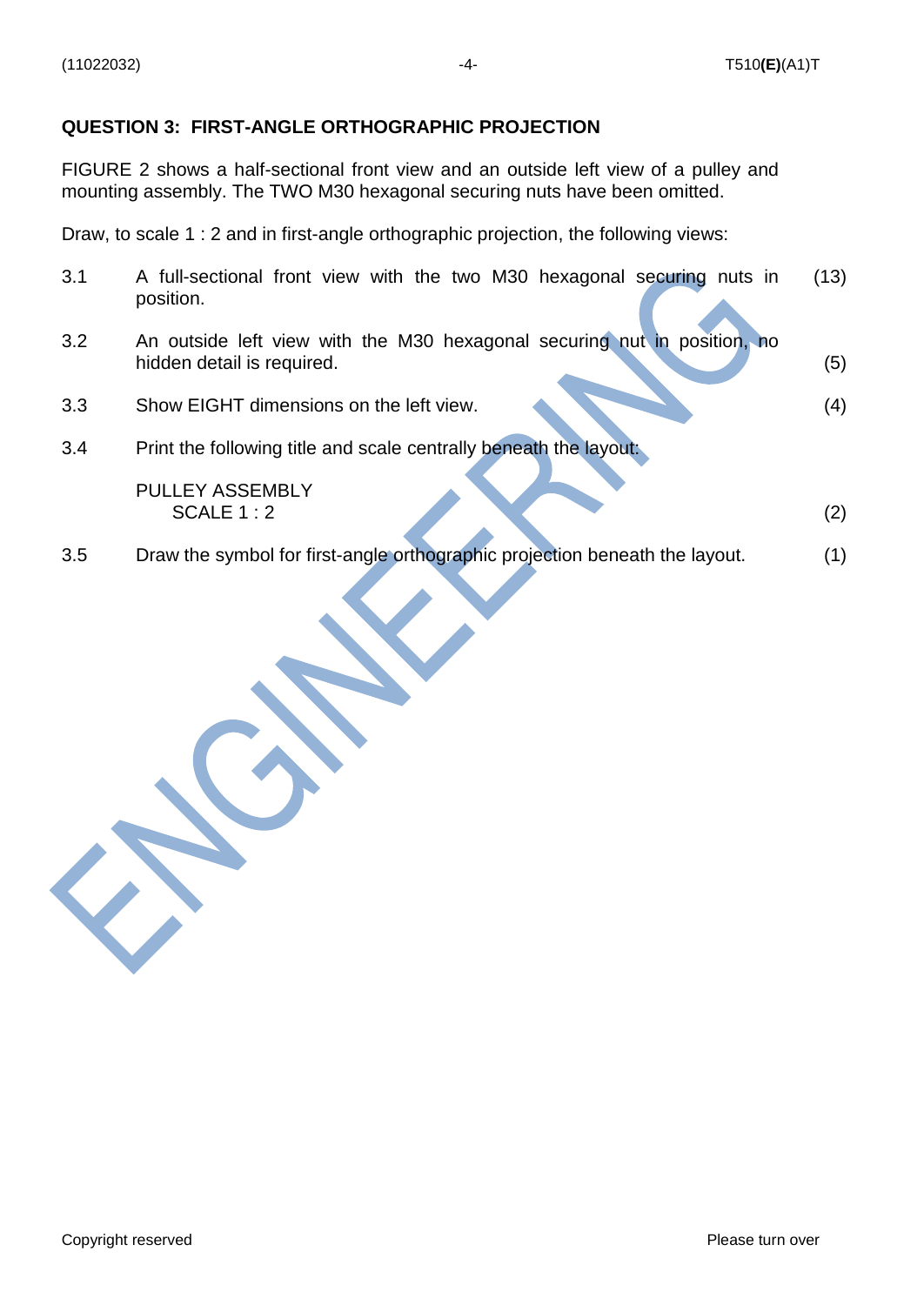

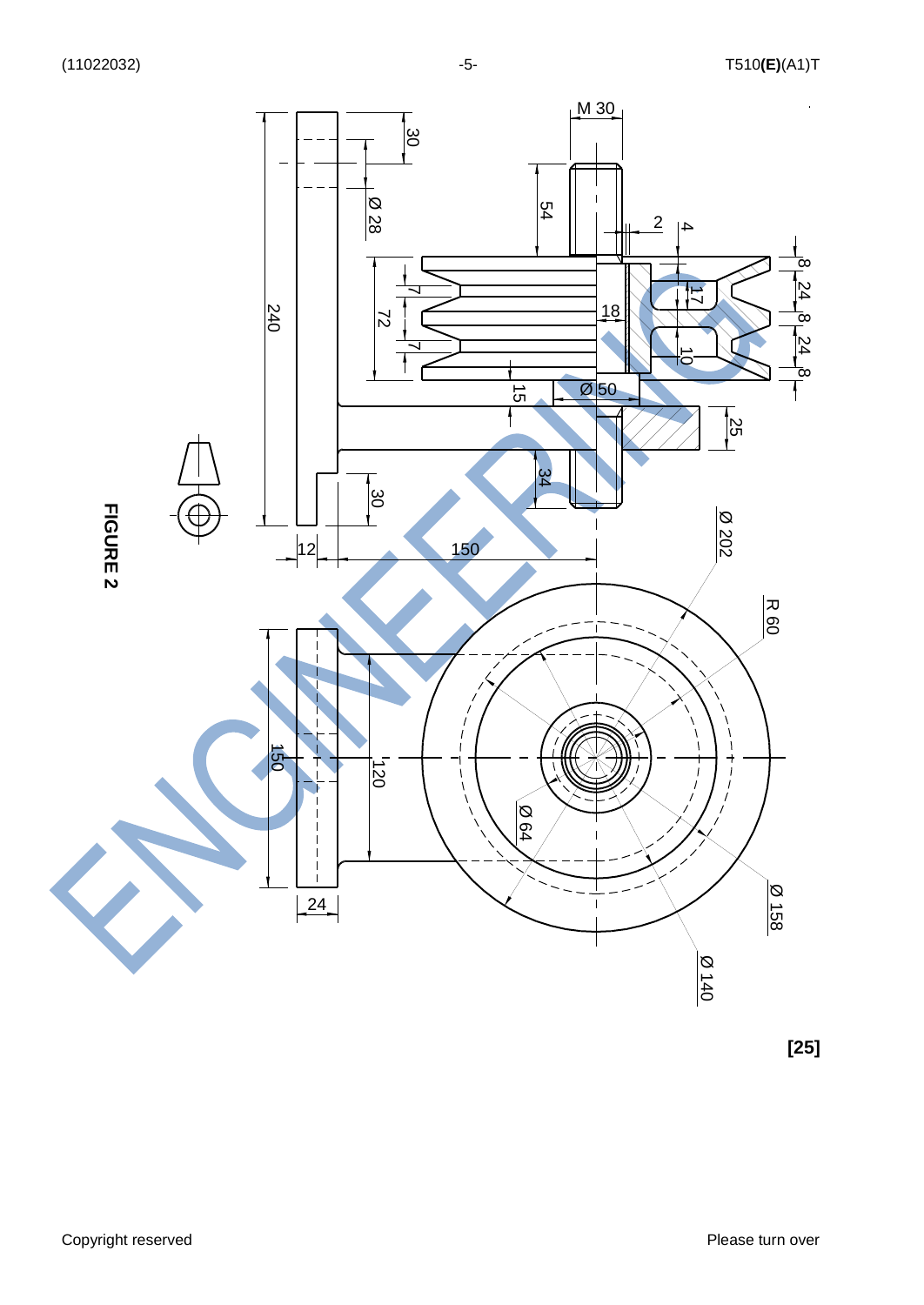#### **QUESTION 4: ISOMETRIC**

FIGURE 3 shows two views of a workpiece in first-angle orthographic projection.

Do not redraw the given views but draw, to scale 1 : 1, an isometric view of the workpiece.

Point A must be the lowest point.

No hidden detail is required.



**FIGURE 3**

**[10]**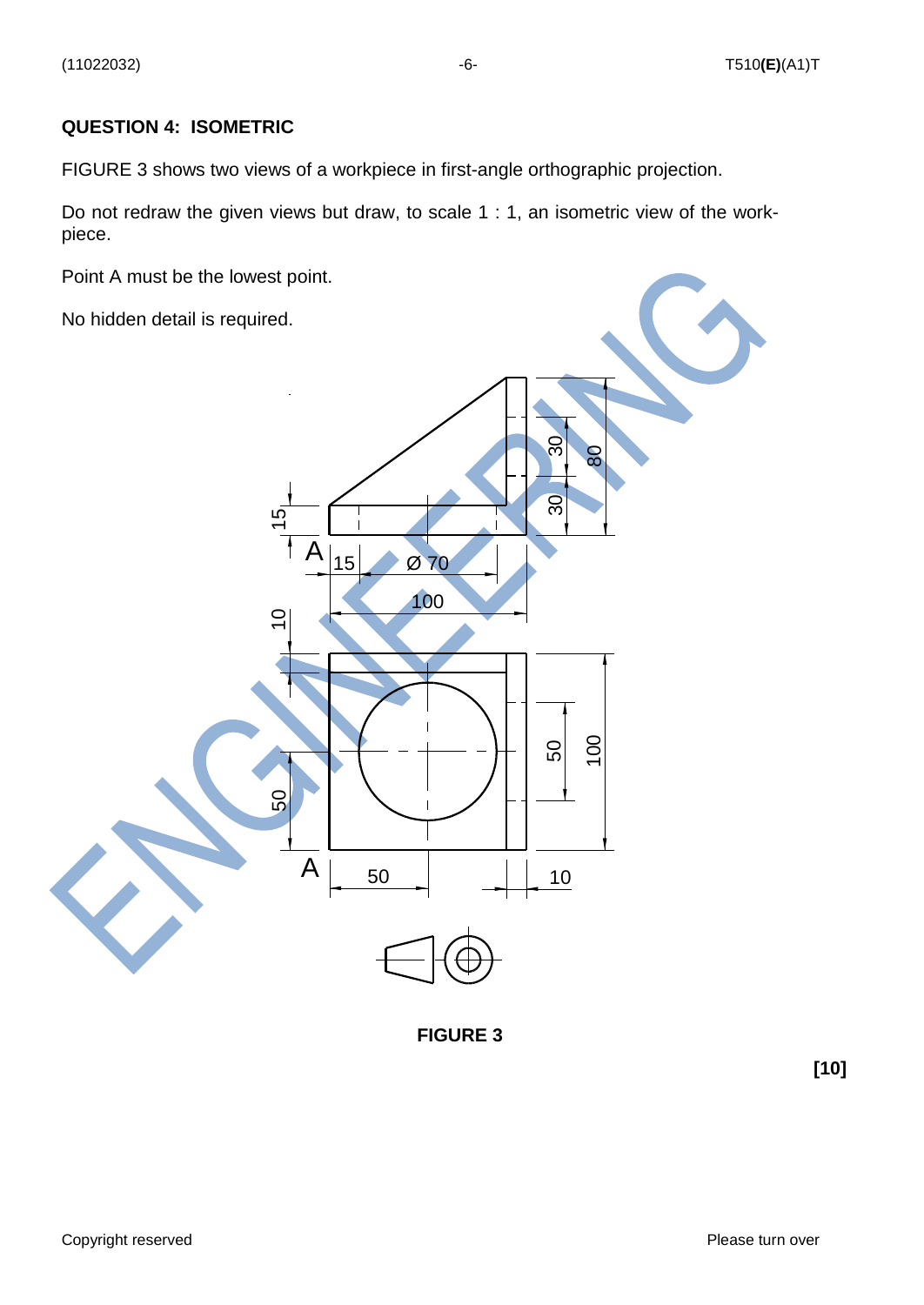#### **QUESTION 5: INTERPENETRATION**

FIGURE 4 shows two views of a hexagonal pipe and a triangular pipe that intersect at right angles.

Redraw the TWO views in first-angle orthographic projection to scale 1 : 1 and show the following:

- 5.1 The interpenetration curve on the front view
- 5.2 Show all the construction lines on the drawing.



**[10]**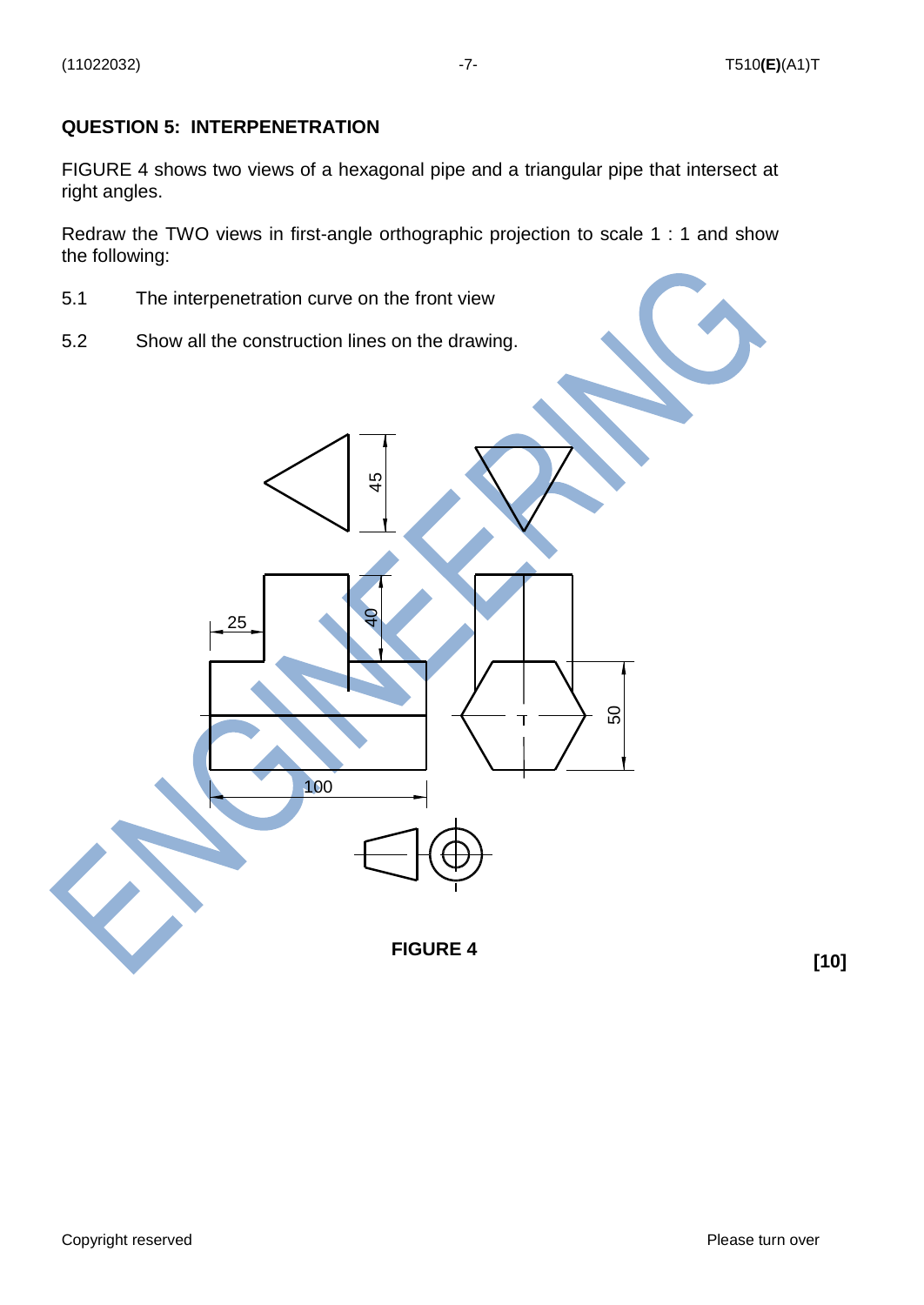#### **QUESTION 6: THIRD-ANGLE ORTHOGRAPHIC PROJECTION AND MACHINING SYMBOLS**

FIGURE 5 shows an outside front and right view of a carrier.

Draw, to scale 1 : 1 and in third-angle orthographic projection, the following views of the carrier:

| 6.1 | A full sectional front view on cutting plane A–A                                       | (9) |
|-----|----------------------------------------------------------------------------------------|-----|
| 6.2 | A sectional right view on cutting plane B-B                                            | (9) |
| 6.3 | An outside top view. Show hidden detail on this view.                                  | (6) |
| 6.4 | Add the title and scale beneath the layout.                                            | (2) |
| 6.5 | Insert the third-angle orthographic projection symbol in a space beneath the<br>layout | (1) |